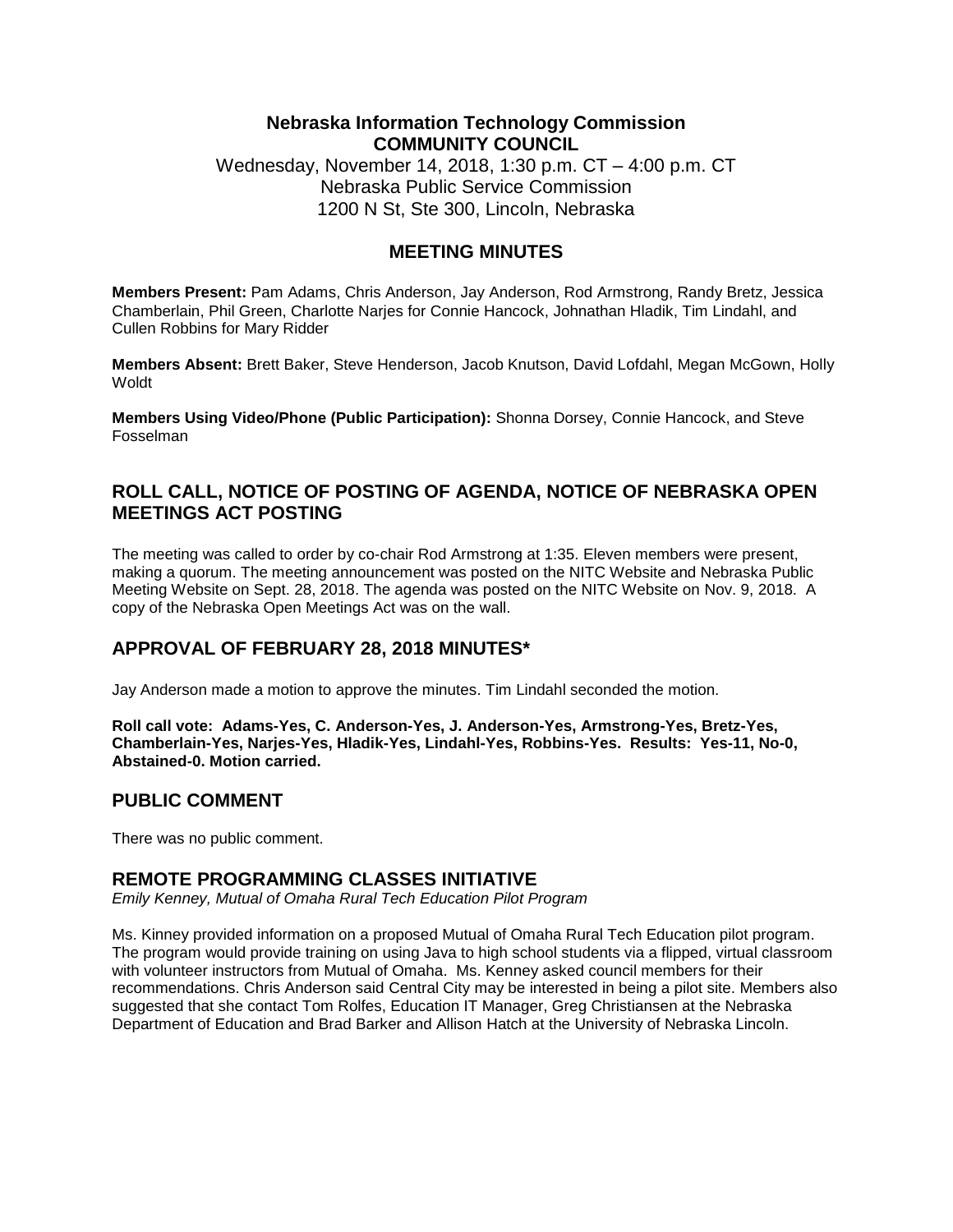# **BROADBAND TASK FORCE UPDATE**

Ms. Byers reported that the Rural Broadband Task Force has met three times. Two Community Council members, Tim Lindahl and Mary Ridder, are members of the task force. The last task force meeting was on Nov. 7. Tom Shoemaker from Pinpoint Communications, Dan Spray from Connecting Point, Greg Baltzer from Geneva Broadband, Matt Larson from Vista Beam, and Dr. Mehmet Can Vuran participated in a panel discussion of broadband technologies. Gary Warren from Hamilton Telecommunications and Dan Spray shared information on the rural broadband business case. Anne Byers shared information on what other states are doing. The Broadband Manager for Wyoming, Russ Elliott, also shared information on Wyoming's broadband plan and activities.

Three subcommittees have been formed. The subcommittees are addressing the Nebraska Universal Service Fund, broadband data, and broadband technologies. Tim Lindahl commented that he appreciates the work of the Rural Broadband Task Force. Information on the task force is available at [https://ruralbroadband.nebraska.gov.](https://ruralbroadband.nebraska.gov/)

Mr. Bretz left the meeting.

## **NEBRASKA SCHOOLS AND LIBRARIES—SPARKS GRANT: BREAKING THE ICE AND IGNITING INTERNET RELATIONSHIPS** —Anne Byers

Ms. Byers shared information on the Sparks grant project on behalf of Holly Woldt and Tom Rolfes. The Nebraska Library Commission partnered with the State Office of the CIO to submit a grant proposal, *Nebraska Schools and Libraries—Breaking the Ice and Igniting Internet Relationships*, which was funded for \$25,000 by the Institute for Museum and Library Services (IMLS).

All five grant projects and an additional site funded through the Nebraska Library Commission have fixed base wireless connections between schools and libraries, causing their *Homework Hotspot* internet speeds to be 400%-3,000% higher than the library's ISP internet. For Bancroft, Bayard, Genoa, Imperial, Verdigre, and Wymore, the project has caused community conversations to occur and internet relationships to be formed. A \$249,000 grant proposal was submitted to IMLS in September to expand this effort.

# **UNIVERSITY OF NEBRASKA PROJECTS/PARTNERSHIPS**

**Rural Poll.** The latest Nebraska Rural Poll included questions on broadband subscription and use. Eighty-four percent of rural Nebraskans report subscribing to high-speed Internet service at home, about the same as in 2016. Seven percent say they only use their cell phone data plan. At least one in ten report being limited significantly or not being able to play real time video games or stream online video content such as Netflix.

**Digital Readiness Survey**. Roberto Gallardo worked with the Nebraska Broadband Initiative and other interested stakeholders to share invitations to complete a digital readiness survey via e-mail, newsletters, and social media. The survey showed that those in rural areas are more challenged in accessing the internet, but use the internet in ways that are very similar to those in metropolitan areas.

**Train the Trainer Grant.** The University of Nebraska Lincoln is participating in a grant to work with two communities, Ashland and Ravenna, on developing a technology plan.